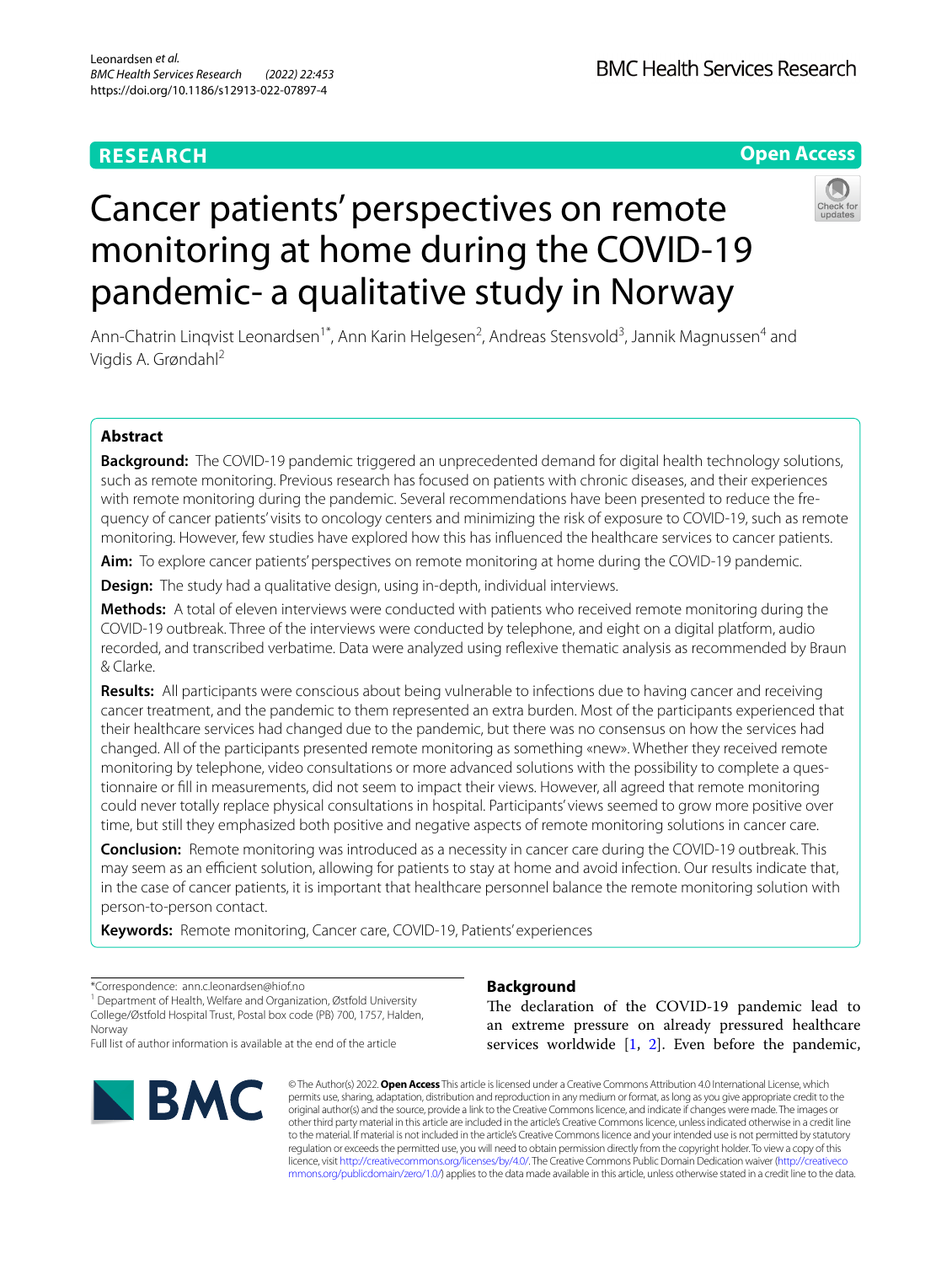healthcare services were facing extensive challenges due to the increased proportion of elderly persons, and persons with long-lasting disease [[3,](#page-7-2) [4\]](#page-7-3). In addition, there were not enough healthcare professionals to manage the increasingly complex patient care needs within an increasingly complex healthcare system [\[5](#page-7-4)]. Consequently, the COVID-19 pandemic forced healthcare services to implement digital solutions for patient management and monitoring as a replacement of personto-person meetings. The World Health Organization (WHO) declared that "This pandemic has triggered an unprecedented demand for digital health technology solutions and has revealed successful solutions such as for population screening, tracking the infection, prioritizing the use and allocation of resources, and designing targeted responses" [\[6\]](#page-7-5).

Technology enabled care (TEC) is a collective term for telecare, telehealth, telemedicine, mHealth, self-care apps, digital health and e-health services [\[7\]](#page-7-6). TEC has increasingly been seen as an integral part of the solution to many of the challenges facing the health sector. This has also been the case in solutions for remote patient monitoring, where patients outside conventional clinical settings have been monitored with help of technology, with the aims of increasing access to care and decrease healthcare delivery costs [[8](#page-7-7), [9\]](#page-8-0). When delivering TEC, interactions can either be synchronous (occurring in real time), asynchronous (not occurring in real time), or a combination of both [[10\]](#page-8-1).

A 2021 systematic review of research focusing on remote monitoring systems in primary healthcare [\[11](#page-8-2)], found that studies focused mostly on patients with diabetes and cardiovascular diseases. Moreover, during the evaluation of the implementation of these interventions, the major difculty was the integration of information into already existing systems in the primary healthcare infrastructure and in changing working processes of primary healthcare professionals. Another 2021 systematic review of reviews [\[12](#page-8-3)] also included studies mainly focusing on patients with diabetes or hypertension. The authors concluded that remote monitoring facilitates data transmission, analysis, and feedback, but does not necessarily assist patients in making or sustaining medication, diet, or physical activity change that are often necessary for chronic conditions. Moreover, the authors claim that remote monitoring could be seen as a bridge to necessary further support, but not superior by itself to usual care. A 2020 review analyzing the implementation and impact of remote home monitoring models (virtual wards) during COVID-19 [\[13\]](#page-8-4) concluded that future research should focus on staf and patient experiences of care and inequalities in patients' access to care related to remote monitoring.

Patients with cancer are particularly vulnerable to the SARS-CoV-2 virus and require clinical vigilance to prevent infection [\[14](#page-8-5), [15\]](#page-8-6). Several recommendations have been presented to reduce the frequency of cancer patients' visits to oncology centers while maintaining access to cancer therapy and minimizing the risk of exposure to COVID-19, such as activating telemedicine and applying innovative ideas to minimize patients' visits in hospital [\[16](#page-8-7)]. A recent study explored cancer patients' perspectives on remote patient monitoring for COVID-19 [[17](#page-8-8)]. Results indicated that patients appreciated that the remote patient monitoring provided a clinical safety net and a link to their clinical team during a period of isolation. Moreover, patients appreciated that remote patient monitoring provided education on the virus and symptom management. Research on remote monitoring of patients with lung cancer indicated that they felt well informed, but that they lacked preparation for the full extent of the problems they experienced [\[18](#page-8-9)]. Another study found that when daily automated monitoring, self-management coaching and follow-ups using guideline-based decision support were combined with in-between-visit care, there were signifcant reductions in symptom burden overall for cancer patients beginning chemotherapy [[19](#page-8-10)]. Barsom et al. (2020) found that videoconference was equal to face-to face consultation in terms of patient satisfaction and perceived quality of care [\[20](#page-8-11)]. However, we have found few studies exploring cancer patients' experiences with remote monitoring from hospital at home during the COVID-19 outbreak. Consequently, the aim of the study presented here was to explore cancer patients' perspectives on remote monitoring at home during the COVID-19 pandemic.

#### **Materials and methods**

The study had a qualitative design, using in-depth, individual interviews to explore patients' perspectives on remote monitoring during the COVID-19 pandemic. A qualitative approach is appropriate when aiming to explore how individuals experience a phenomenon, dependent on their background, interests and interpretation  $[21]$  $[21]$ . The study is in-line with the Consolidated criteria for reporting qualitative research – COREQ [[22\]](#page-8-13).

#### **Setting and sample**

The study was conducted in a hospital with a catchment area of approximately 320.000 inhabitants. The hospitals' healthcare services for cancer patients are divided in an in-patient ward and an out-patient clinic. Healthcare personnel are primarily employed both places, and include oncologists, registered nurses and nurses specialized in cancer care. The technology explored in this study was introduced in 2016, and applied in order to limit the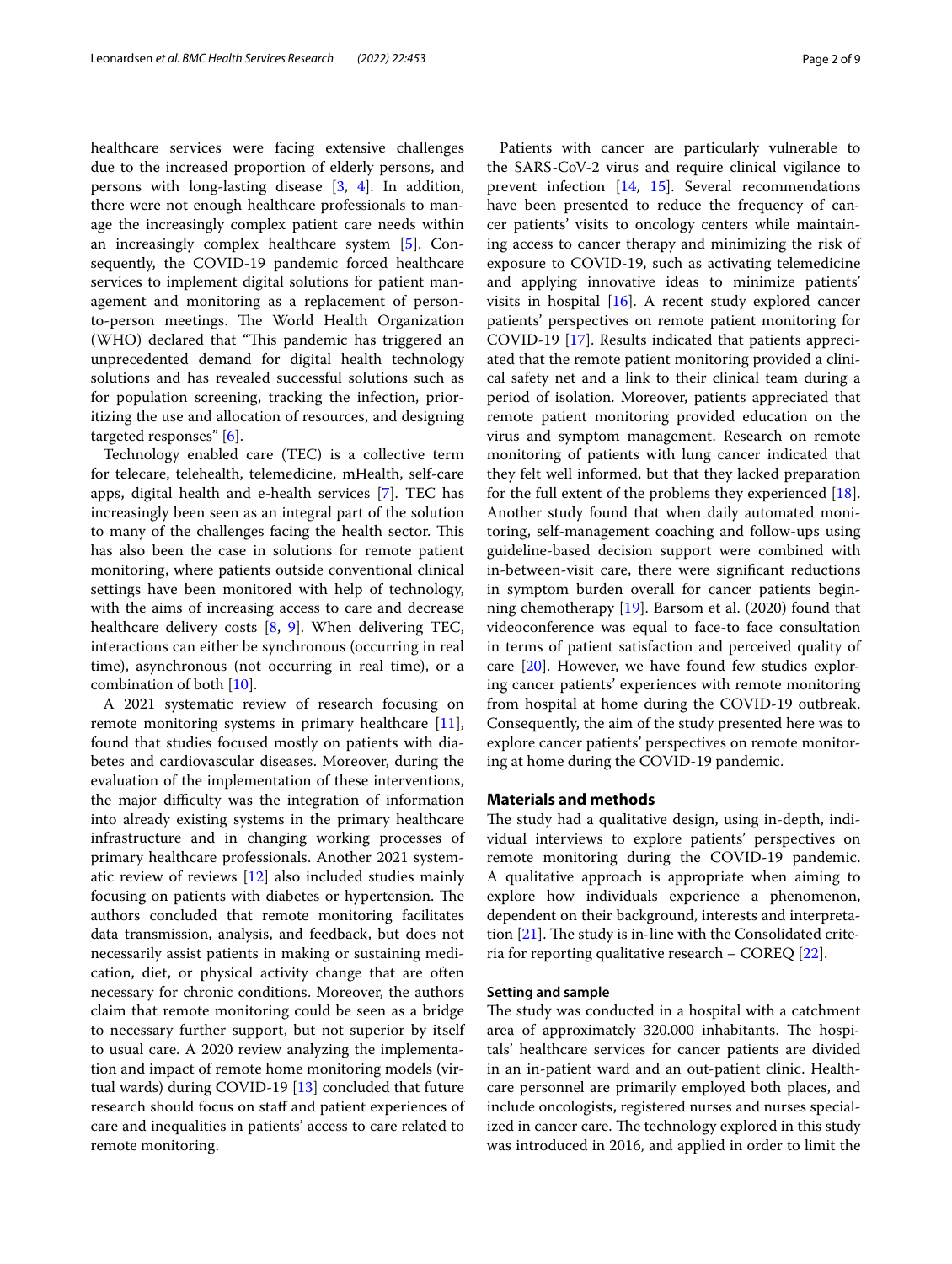need for patients to attend to the hospital. The technology includes solutions for remote monitoring of patients through either mobile cell phones, video conferences, or software solutions included in tablets or computers, also allowing for patients to provide feed-back through responding to questionnaires on a daily basis.

We used a purposive sampling method, selecting information rich cases for in-depth study, from the patient group that is remotely monitored. Maximum variation sampling was sought [\[23](#page-8-14)], focusing on inviting patients of both genders, a range in age, with diferent socioeconomical background and from diferent geographical areas (central/rural). Inclusion criteria were patients over 18years of age, able to give a written consent to participate, able to understand and express themselves in Norwegian, and have experienced remote monitoring in the period from March 12th (the COVID-19 outbreak) to the date of interview. Patients fulflling the inclusion criteria were invited to participate by a study nurse working in the cancer department, which was not part of the research team. After having consented to participate, the patients' contact information was shared with the researchers, who then made the interview agreement.

#### **Interview guide**

A semi-structured interview guide was developed based on previous research on cancer patients' experiences with remote monitoring e.g. [\[17](#page-8-8), [18\]](#page-8-9), and through several discussions within the research group until consensus was reached (see Table [1\)](#page-2-0).

The research group consists of three registered nurses (female) with extensive clinical experience as well as experience with qualitative research methods (ACLL, AKH, VAG), two oncologists (one of them AS, both male), one registered nurse (female) working in the cancer department and one user representative (JM, female). In the current study, only fve of the research group members took part in analysis and writing of the paper, due to confdentiality issues.

#### **Data collection**

After having consented to participate, patients were contacted by one of the researchers, and an appointment for an interview was set. Due to the COVID-19 pandemic, interviews needed to be conducted remotely, preferably through the safe digital platform Zoom. Participants who did not desire to participate digitally, were offered to participate per telephone. Participants received an email describing how to open the platform. In total three patients were interviewed by telephone, the rest through Zoom (ACLL, AKH or VAG). Both the interviews conducted in Zoom and the telephone interviews provided rich data for analysis.

Before and after each interview the researchers wrote down thoughts and impressions that could possible impact the interview, or the interpretation of what was said, as a method of reflexivity [[24\]](#page-8-15). Interviews (sound only) were digitally recorded, and transcribed verbatim by an external transcriber, who had signed a non-disclosure agreement. The interviews lasted from 20 to 44 min (median 35min).

#### **Analysis**

To analyze the data we used a refexive, thematic analysis according to recommendations from Braun & Clarke  $[24, 25]$  $[24, 25]$  $[24, 25]$  $[24, 25]$ . The analysis consisted of four steps. In step one, the frst author read and re-read the transcripts to get an impression of the whole, and to familiarize with the data. Then, each transcript respectively was coded inductively, by manually marking central key words/concepts that could represent a code (ACL). In step two, codes across all interviews were collated, and the frst author searched

#### <span id="page-2-0"></span>**Table 1** Interview guide

1. Can you please tell me a little about your health, and why you are being remotely monitored by the cancer ward?

- 2. Can you please describe the remote monitoring solution you use? Follow up: Do this require any extra equipment?
- 3. Is there any equipment you are more or less comfortable with? Follow up: Can you please elaborate on that?

4. Did you get any information or training before starting with the remote monitoring solution? Follow up: Can you please describe this further?

- 5. Can you describe a day which includes remote monitoring?
- What is important to you when meeting the cancer ward personnel?

6. Can you describe your need for contact with a nurse? Follow ups: What do you need? Why do you need this? Is your need covered?

- 8. Can you describe your need for contact with a physician? Follow ups: What do you need? Why do you need this? Is your need covered?
- 9. Did something change in your health service after the presentation of COVID-19? Please elaborate.
- 10. Do you feel you have an impact on the services you receive?
- 11. Is there something especially positive about remote monitoring?
- 12. Is there something especially negative about remote monitoring?
- 13. Is there something you want to tell me about regarding your services during COVID-19 that I have not asked you about?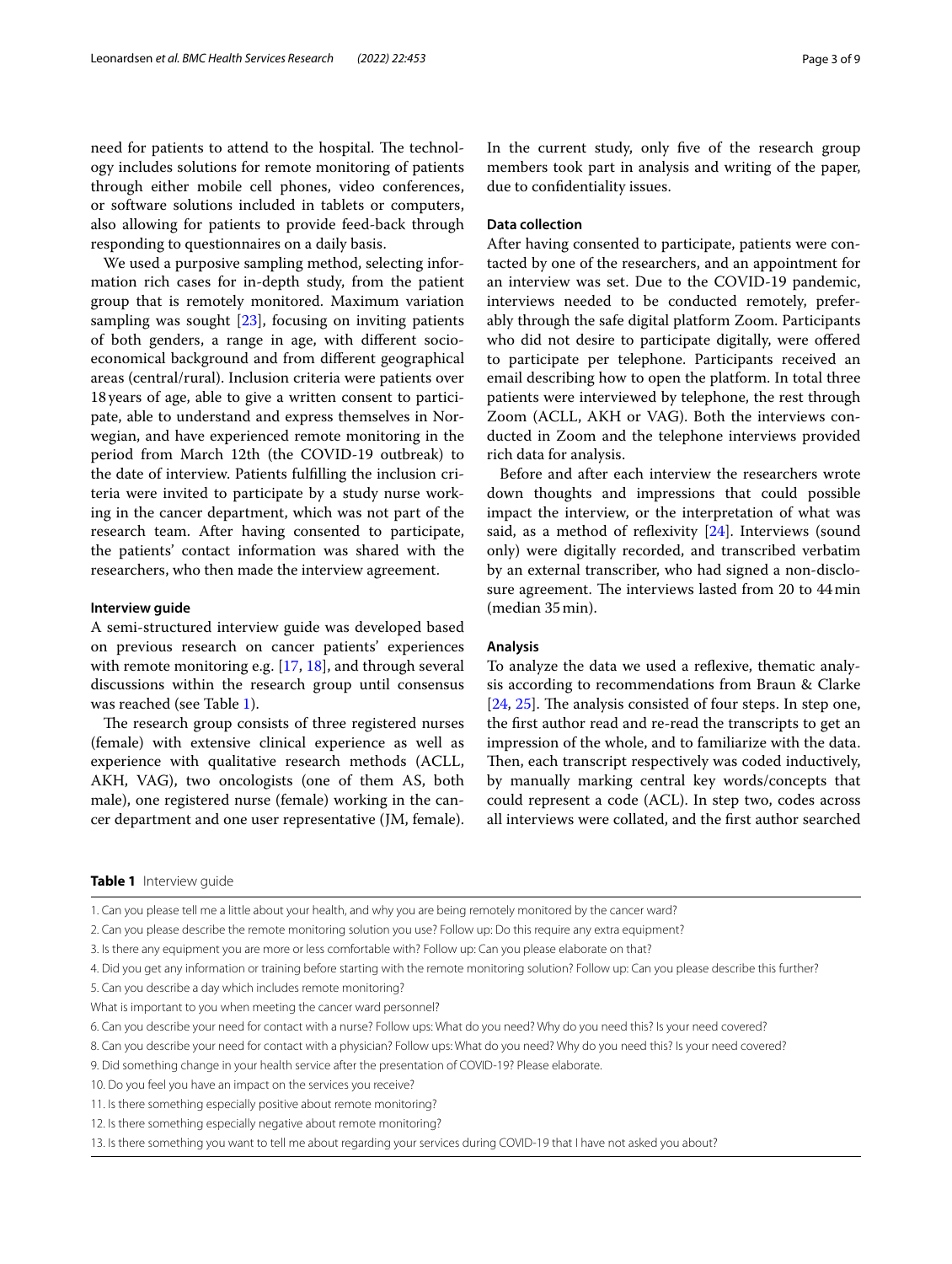for concepts that were similar or difered, and that could be identified as sub-themes across all interviews. The codes and sub-themes were then, in step three, assessed and discussed by three of the authors (ACLL, AKH and VAG), all experienced with qualitative research studies, until consensus was reached. Further, in step four, the sub-themes were reviewed, also including impressions and pre-conceptions from the refexivity notes, and the fnal themes and sub-themes were identifed through iterative discussions among the three authors until consensus was reached. Then, all authors approved on the fnal results. Table [2](#page-3-0) presents an example of the analysis process.

#### **Results**

In total 11 in-depth, individual interviews were conducted in the period March to May 2021. Six of the participants were female, fve were male, their mean age was 56years (range 45-83). Four of the participants received remote monitoring through telephone calls only, while fve participants had used video-conference through Skype or Zoom. Only two of the participants had used a digital solution which included answering questions about their condition on a daily basis, which were submitted on-line, allowing for healthcare personnel to assess the response and respond if needed.

Through analysis we identified two main themes with related subthemes; 1) The pandemic-an extra burden, with subthemes a) views of physical hospital visits, and b) changed services, and 2) Remote monitoring cannot replace human contact, with subthemes a) ambivalent perspectives, b) technological challenges, and c) saves time and energy. Results are supported by illustrative quotes, marked with participant number (partici $part = P$ ) in parenthesis.

#### **The pandemic‑an extra burden**

All of the participants were conscious about being vulnerable to infections due to having cancer and receiving cancer treatment. Hence, the pandemic to them represented an extra burden. Their views on physical visits to the hospital difered. Moreover, most of the participants experienced that their healthcare services had changed due to the pandemic, but there was no consensus on how the services had changed.

#### *Views of physical hospital visits*

All of the participants stated that even if they had received remote monitoring services during the pandemic, they still needed frequent physical hospital visits for medical treatment such as chemotherapy. Their views on attending the hospital was two-folded: some perceived that physical visits to the hospital were an increased risk for getting COVID-19 or any other infection. For example, participant 6 stated:

*«If we try to avoid this (the virus) … the hospital isn't the right place to be. I wasn't very interested in going to the hospital, staying in the corridors there»*

Others perceived that the hospital was safer than other public areas due to the heavy limitations. This indicates that participants were aware of the risk for catching illness when in public, and that this was something they refected about. Participant 1 described that the situation regarding risk of catching the virus due to contact with other people had decreased due to everybody using face masks. Participant 11 stated:

*«Early during corona, it was no control at all, I think. But, afterwards this has become our safety, because the initiatives have led to the hospital feeling safer»*

#### <span id="page-3-0"></span>**Table 2** Example of the analysis process

| <b>Transcript</b>                                                                                                                                                                                                                                                                                                                                                                                                                                                                                                                           | Codes (step 1)                                                                                                                                            | Sub-theme (step 2-3)    | Theme (step 4)                                     |
|---------------------------------------------------------------------------------------------------------------------------------------------------------------------------------------------------------------------------------------------------------------------------------------------------------------------------------------------------------------------------------------------------------------------------------------------------------------------------------------------------------------------------------------------|-----------------------------------------------------------------------------------------------------------------------------------------------------------|-------------------------|----------------------------------------------------|
| P 4:  when I read it, I thought that it may<br>be a bad solution and not enough for what<br>I wished for  want to be examined<br>But, after I had spoken to her, I think we<br>spoke for 45 min, had good time, then I felt<br>more safe, and got an overview of future<br>consultations.<br>Now, I have been under treament for over<br>one year, and you get used to thing  But,<br>sometimes, you need the re-assurance that<br>things will work out fine, you get the ser-<br>vices you need  But, we are kind of more<br>alone in this | Bad solution<br>Not enough<br>Want to be examined<br>Had good time<br>Got an overview<br>Get used to Need re-assurance<br>Get what you need<br>More alone | Ambivalent perspectives | Remote monitoring can not replace human<br>contact |
| P participant                                                                                                                                                                                                                                                                                                                                                                                                                                                                                                                               |                                                                                                                                                           |                         |                                                    |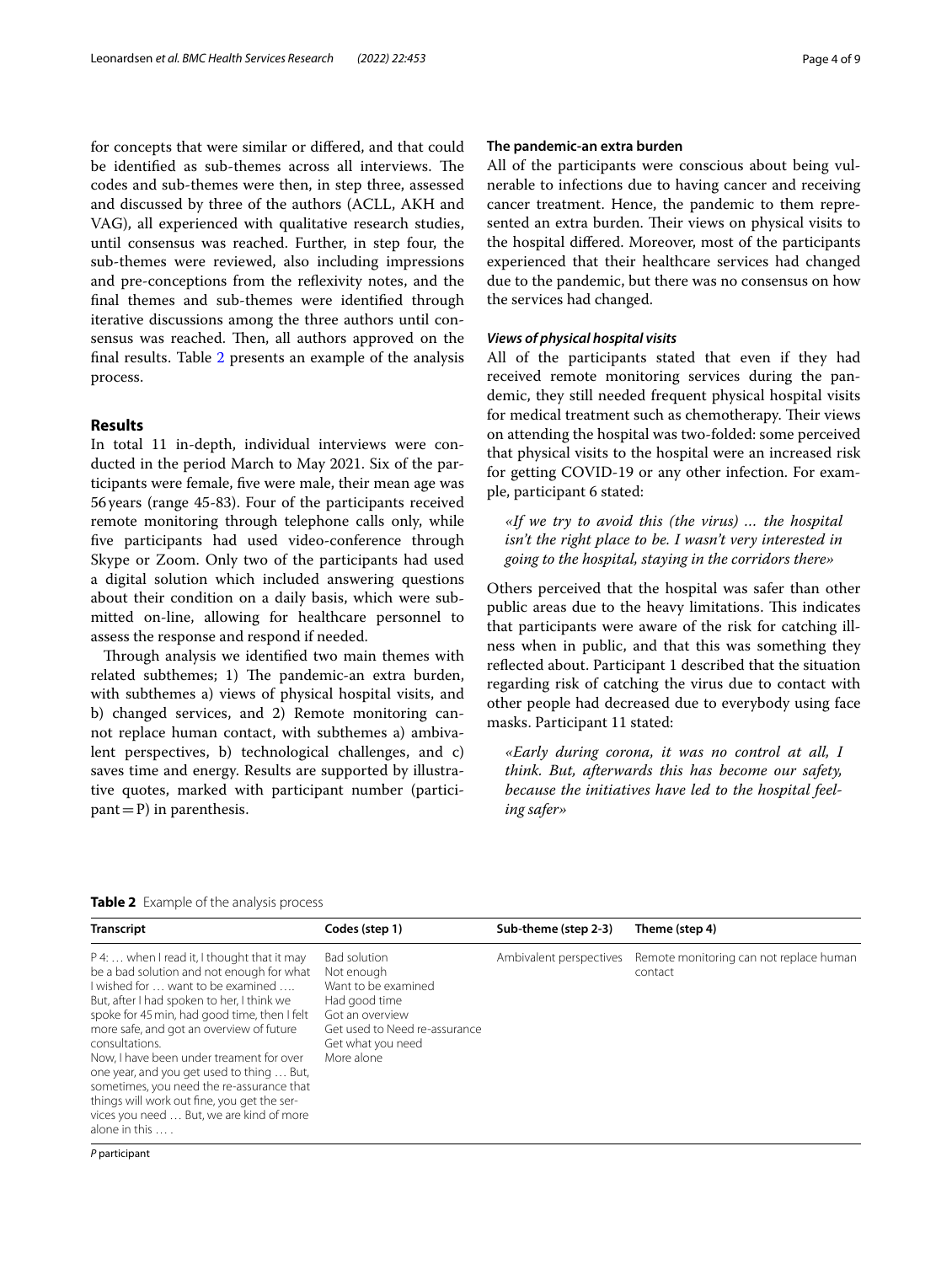About half of the participants mentioned that they felt that the hospital was «the safest place to be» due to strict legislations, and since the frequent physical visits were necessary they appreciated this. Participant 9 quoted:

«*I'm not so stressed, I do not get near other people anyway … Life is too short to worry, I rather feel taken care of … so, I'm not afraid to go to the hospital".*

Hence, the participants' perspectives on whether it was safe or not in hospital for them as being sick to cancer and with an increased risk of getting the COVID-19 virus varied. This did not seem to relate to whether the participant was in a terminal phase of the disease or not.

#### *Changed services*

All of the participants experienced that the healthcare services had changed due to COVID-19. But, the way the services had changed varied, according the participants. All of the participants experienced that physical meetings were replaced by remote monitoring. Still, some also stated that they experienced having a choice regarding remote monitoring. For example, participant 7 prompted:

*«If I don't want the remote monitoring it's no problem. I often get a choice ... But, I think that if it wasn't for the corona, remote monitoring wouldn't have been an issue … No questions about that before the pandemic … But, I think that remote monitoring has been positive»*

Some of the participants emphasized feeling that the remote services had limited their services too much. E.g. participant 5 reported:

*« … getting treatment trough physical meetings versus always feeling alone is the worst...and all the follow-ups in-between chemo were cancelled … So, I feel that this has been tougher … "*

This was supported by e.g. participant 4, who experienced lacking services that were offered in «non-pandemic» times, which she had read about in information brochures:

*« … the negative is that you feel … that the examination should have been physical, and was not … The conversation is okay, but she (the physician) said that she was meant to examine my breasts, and I got a remote monitoring appointment»*

Due to the cancer diagnosis, several of the participants reported being vulnerable, and needing lots of information about the progress of their illness, about the treatment and about adverse-efects of the treatment. In this situation, many of the participants emphasized the importance of including relatives in both remote and physical consultations. Participant 4 had experienced

that relatives were not allowed in the hospital, even when receiving information about the diagnosis the frst time:

*« … one could wish, and it is also recommended in hospital, as she (the physician) told me at my frst control after I got the cancer diagnosis, that I should bring along a relative because four ears hear better than two … But, they (the relatives) were stopped at the entrance … »*

Regarding relatives attending the hospital visits, this varied between participants. Participant 5 prompted:

*«..you don't always catch what's been said.. It depends on your own mental condition. And they often recommend to bring a person. I took my husband to the consultations, and he heard other things than I did, because I was black, but he also heard the positive feed-back»*

Hence, there was no agreement across participants on whether the remote monitoring solution represented equal health service as "traditional health services" to cancer patients- or if the "change" was to the better or to the worse. It seemed like participants who had experienced missing information or missing out on services they expected to receive, were the most negative to remote monitoring replacing physical consultations.

#### **Remote monitoring cannot replace human contact**

All of the participants presented remote monitoring as something «new», and their views on this solution varied. Whether they received remote monitoring by telephone, video consultations or more advanced solutions with the possibility to complete a questionnaire or fll in measurements, did not seem to impact their views. However, all agreed that remote monitoring could never totally replace physical consultations in hospital. Participants' views seemed to grow more positive over time, but still they emphasized both positive and negative aspects of remote monitoring solutions in cancer care.

#### *Ambivalent perspectives*

Most of the participants reported initially feeling uncertain about remote monitoring. This was often due to participants not feeling familiar with video consultations. Participant 9 elaborated:

*«When you have a severe illness, there's something about meeting a person because you are uncertain about so many things … When sitting like we do now (video interview), after having hung-up, because you are anxious about results and you forget to ask, even if you have written it down ... The focus on the screen takes over, I catch what she (the physician) says, but*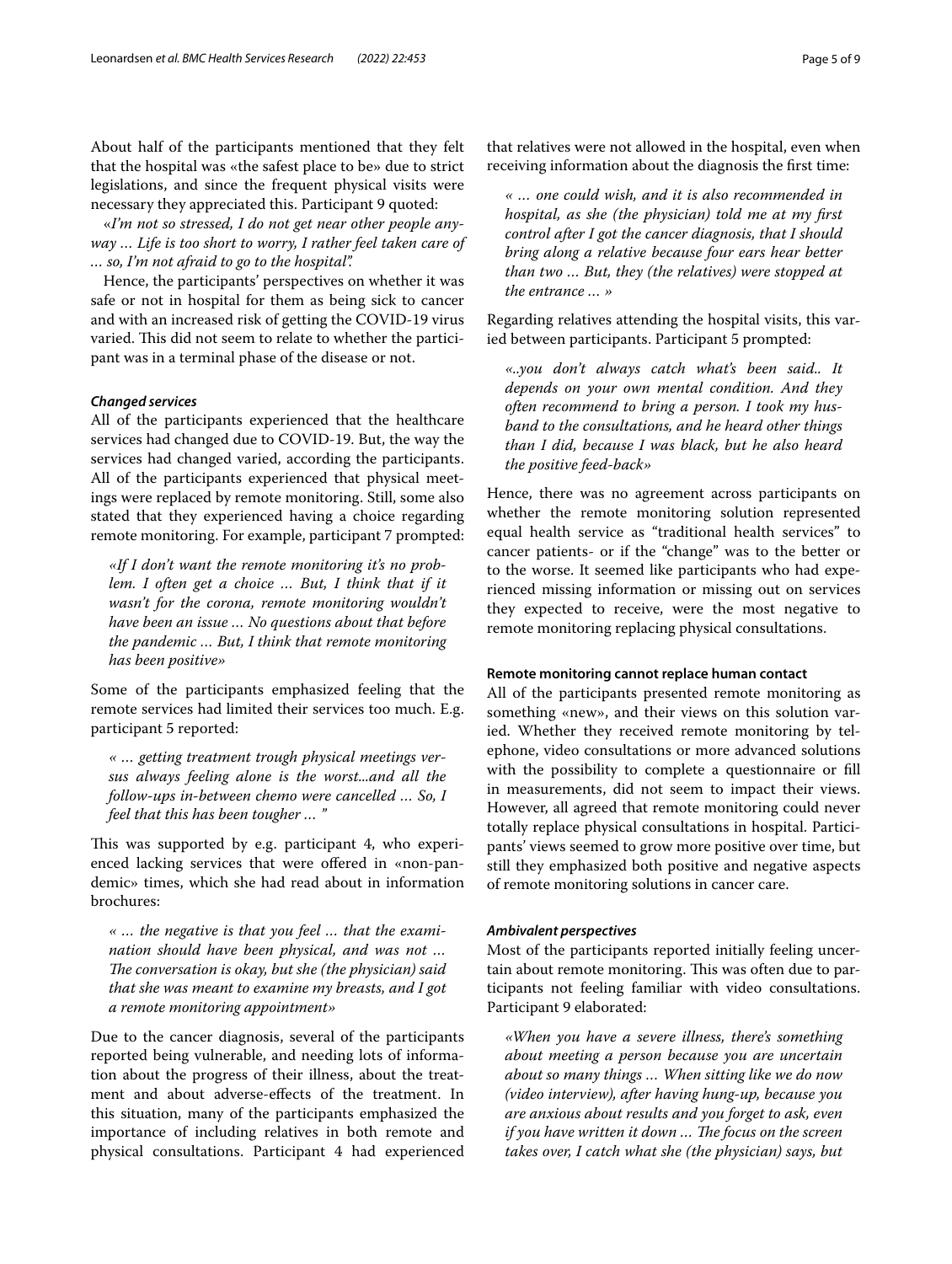*then I forget. For my next appointment I have asked to come to the hospital»*

Moreover, several of the participants felt that remote monitoring represented a kind of distance between them and the physician or nurse. Participant 5 stated:

*«Te limit for talking about things gets higher during video consultations. You think that the time is limited, and then you try to just say what's absolutely needed … Body language is absent, and short anecdotes or comments as well, gets somewhat more for*mal ... The little details that gives a lot of informa*tion are gone»*

Still, all of the participants, except one, reported that remote monitoring flled its' mission allowing for followups in-between physical visits to hospital due to needing treatment or physical examinations. However, several of the participants described that remote monitoring had to be initiated after having met the physicians and nurses in person. Participant 11 described it like this:

*«It's human-to-human meetings in physical presence, sitting on a chair beside the physicians' desk … You get another sort of contact, eye, body, everything … I think this takes longer time through remote monitoring … I think the frst meetings should be face-toface … »*

Participants who initially felt uncertain about remote monitoring reported that this changed after having used this some time. Participant 4 explained:

*«When I read about it, I thought it might be a bad solution, not good enough … But, after we talked for about 45 minutes, I felt more safe … »*

The participants appreciated that physicians indicated having much time available during the remote monitoring session, in contrast to feeling «in-line» at the hospital. Moreover, remote monitoring easily allowed for participants to get in touch with healthcare personnel when needed. Participant 1 prompted:

*«I know I can call if there's something I have forgotten … Not as easy if you've been to a physician, overloaded with information and walks out the door. Then you're finished ... It's easier to be followed-up, and after a phone call it's just for me to call back if needed.»*

Participants were on one hand satisfed with avoiding the long travel distance to hospital, but on the other hand they were critical to remote monitoring totally replacing physical consultations. In addition, participants' reports

underline the importance of proper information and support when being offered remote monitoring.

#### *Technological challenges*

Several of the participants reported to be familiar with technology and digital meetings before the pandemic, even if not in relation to their illness. They perceived that having this competence in front was an advantage, and some refected about how remote monitoring could feel like for patients without such competence. Regardless of this, all of the participants emphasized the importance of avoiding technological challenges, which several of them had experienced. Participant 9 quoted:

*«It's quite bad..lagging, and she talks and I hear it afterwards … Last time the net fell out..»*

Participant 5 also stated that the remote monitoring solution required updated equipment at home. She elaborated;

*«If the connection is bad, and the systems are lagging so that we cannot talk as we want, it gets very negative. In the beginning, it went black, lagged … I had to improve my system at home, and I think the hospital did some adjustments as well. It requires a proper internet, and fast equipment»*

Participant 11 told about being without internet coverage, having to wait in bad weather, and having to update or re-install applications. He stated:

*«It has to be user-adjusted. It requires that you understand the user interface, dare to download the app, make updates and so on … »*

These findings underline the importance of patient education when using remote monitoring, and to ensure that patients have proper equipment for such services at home.

#### *Saves time and energy*

Most of the participants appreciated that remote monitoring was efective, and saved time. Several of the participants reported of periods with feeling exhausted due to deterioration or treatment side-effects. Then, not having to go to the hospital, waiting in line in a crowded waitingroom, and spending two-three hours in hospital felt like a relief. Participant 3 said:

*«You can do it at home, doesn't take more than half an hour … Otherwise, you have to go back and forth, take blood-samples, then a long time before the treatment, and then I get two days at least feeling exhausted … »*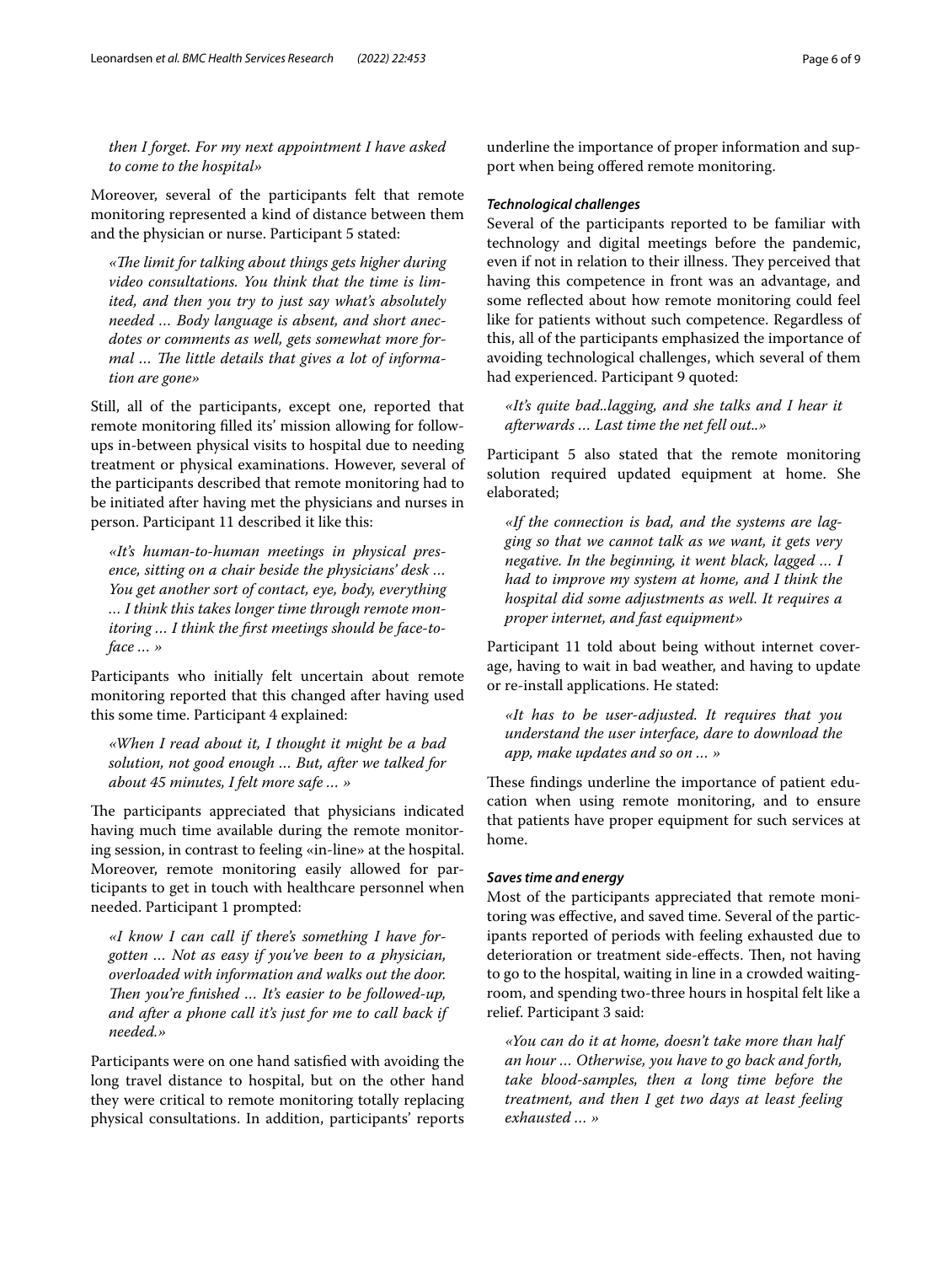This was supported by most of the participants. Participant 1 also emphasized other positive efects of remote monitoring:

*«Even if the physician or nurse is delayed, it doesn't matter. Everything takes less time. Just have to be ready for a call in two minutes, I have it with me (the cell phone), it's the same whether it is now or in ten minutes»*

In addition, several of the participants felt like remote monitoring allowed them to «live like normal», not having to adjust their lives to «being sick». Participant 5 stated:

*«With remote monitoring I can be at work. Just plan for a meeting, like any other meeting … And from home-office as well, just log-off and log-on»* 

Participant 8 also elaborated:

*« … and I don't even have to be at home. I can sit in my caravan in the mountains and make the appointment there»*

Hence, remote monitoring did not just save energy and time, but also allowed participants to use their energy in «good periods» on meaningful activities. Cancer patients are critically ill, as were the participants in this study. The findings in this study indicate that it is important for them to choose for themselves what they spend their valuable (and sometimes limited) time on.

#### **Discussion**

We found that patients experienced the COVID-19 pandemic as an extra burden in addition to having a cancer diagnosis. Hospital visits were both perceived as safer than other out-of-home activities, and as a risk. All of the participants had experienced that services changed due to the pandemic. Moreover, they agreed that remote monitoring never could totally replace physical meetings. Nevertheless, they appreciated some advantages, such as remote monitoring saving time and energy.

Participants in our study reported that services had changed due to the COVID-19 pandemic. Some experienced more limited services, while others experienced a more frequent contact with healthcare personnel due to the remote monitoring solution. A 2021 systematic review identifed a reduction in routine activity of cancer services, such as a delay in surgeries or radiotherapy, as well as rescheduling or cancellation of outpatient visits [\[26](#page-8-17)]. Cancer patients are in an extremely vulnerable situation, having to deal with complex medical information, make difficult medical decisions, cope with an uncertain prognosis and radical treatments, with sometimes limited guarantees for improvement  $[27, 28]$  $[27, 28]$  $[27, 28]$  $[27, 28]$  $[27, 28]$ . The

COVID-19 pandemic adds to this, since patients with cancer appear to be more vulnerable to worse outcomes from the infection, including greater need for ventilator support [\[14\]](#page-8-5) and elevated mortality rates [\[29\]](#page-8-20). Lou et al. [[30\]](#page-8-21) found that patients undergoing active treatment for cancer were most concerned about the short-term efects of the COVID-19 pandemic on the logistics as well as potential efficacy of ongoing cancer treatment. In addition, cancer patients were concerned that the population at large did not see the health implications of COVID-19. Some of the patients in our study experienced physical appointments in hospital as an increased risk, while others perceived that the hospital was «safer than ever» due to the many restrictions following the pandemic. Cancer patients with diferent diagnoses and prognoses require diferent channels and contents of communication from their providers [\[31](#page-8-22)]. Our fndings show that this is also relevant in the situation of a pandemic.

All of the participants in our study agreed that remote monitoring could never totally replace person-to-person meetings. Even if participants' views seemed to grow more positive over time, they emphasized both positive and negative efects of the remote monitoring. Studies have shown that cancer patients appreciate that remote monitoring provides information and a clinical safety net, also being a link to the nurses and physicians during a period of isolation [\[17,](#page-8-8) [32,](#page-8-23) [33](#page-8-24)]. Technological barriers, such as software defects, access to video-compatible devices, access to high-speed internet, and individual technological fuency has been associated with decreased satisfaction  $[34, 35]$  $[34, 35]$  $[34, 35]$  $[34, 35]$ . This was also discovered in our study.

Interestingly, several of our participants were monitored through telephone, and three of the patients chose to conduct telephone interviews. Similarly, a study of 385 cancer patients found that the preferred method for communication was a phone call with a 92% response rate followed by the electronic patient portal, mobile application, telemedicine and text message in 75, 76, 73, and 72%, respectively, all as a substitute to in-person interaction with their physicians [\[36\]](#page-8-27). Even if research on video consultations is sparse, some studies indicate that such consultations ofer potential advantages to patients (who are spared the cost and inconvenience of travel) and the healthcare system (eg, they may be more cost-efective) [[37,](#page-8-28) [38](#page-8-29)]. This was also supported by results in our study.

Cancer care often involves a team of health professionals, which necessitates complex interconnected communications for optimal clinical decision making [[39\]](#page-8-30). It has been claimed that health care providers fnd it challenging to discuss life-threatening health conditions with their patients, including cancer-related communication [[40\]](#page-8-31). Margolin et al. [[35\]](#page-8-26) found that 78% of patients and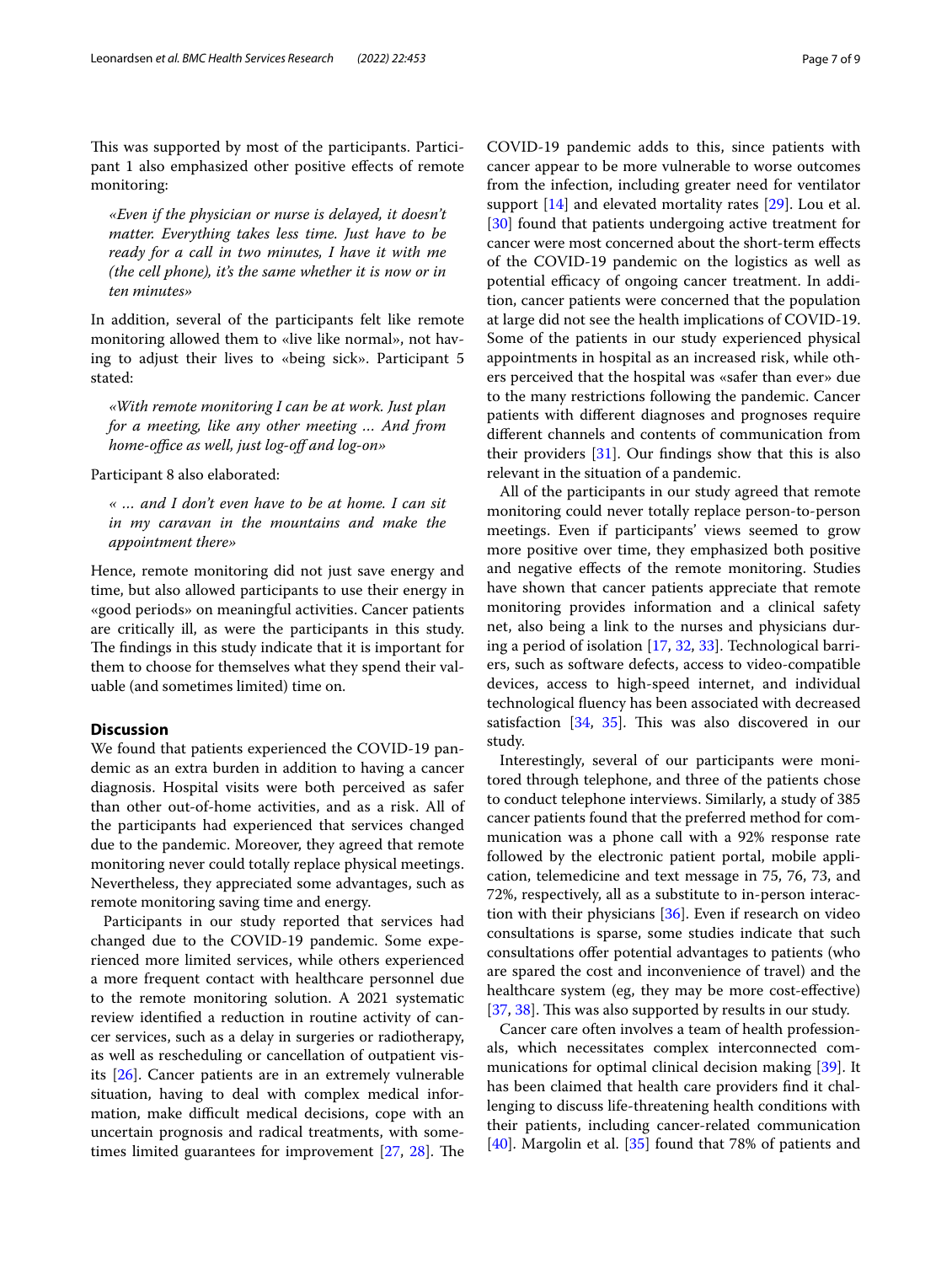85% of physicians "strongly agreed" that they were able to discuss sensitive topics about cancer care remotely as well as they could at an in-person visit. This emphasized the need to develop and implement more evidence-based interventions to engage patients, enhance patient-provider communication, and facilitate shared decision making to improve patient-centered health outcomes [\[41](#page-8-32)].

#### **Strengths and limitations**

Conducting interviews through a digital platform or by telephone may have led to us not being able to assess participants' expressions, emotions and non-verbal alterations. However, in-person interviews are assumed to be only slightly superior to video calls [\[42\]](#page-8-33), and due to the pandemic we had no other alternative. In addition, the sample was quite small, and the technology used was limited. Still, the interviews provided rich data, also supported by previous studies on remote monitoring of cancer patients, which increases the transferability and validity of our findings. The research group consisted of both experienced nurses, oncologists and a user representative. Moreover, we used refexivity as a method, focusing on limiting the impact of our own assumptions. This increases the trustworthiness of our results.

### **Conclusion**

The COVID-19 pandemic added an extra challenge for cancer patients, due to already being vulnerable. Physical consultations were replaced with remote monitoring solutions, which represented both advantages and disadvantages.

#### **Implications for clinical practice**

Our fndings indicate that cancer patients are not a homogeneous group of people, but have to be seen as individuals. In the future it is important for healthcare personnel to focus on limiting the disadvantages, e.g. through fnding viable solutions that do not require specifc equipment, skills or a fast internet-connection. In addition, it is essential that remote monitoring do not totally replace the person-to-person meetings, suggesting that the initial meetings are physical to build a relationship between patient and personnel.

#### **Acknowledgements**

Øyvind Krohn Tennøe and Elisabet Holm are acknowledged for taking part in planning the study, and developing the interview guide. Moreover, we thank the study nurse Veronica Sandvik for recruiting the patients. We also thank the patients who participated in this study for their contribution.

#### **Authors' contributions**

ACLL, AKH and VAG all made a signifcant contribution to the conception, study design, acquisition of data, analysis and interpretation, took part in critically reviewing the article, gave fnal approval of the version to be submitted, and agree to be accountable for all aspects of the work. ACLL wrote the initial draft of the article. JM and AS contributed to the conception and design of

the study, analysis and interpretation, critically reviewing the article, and gave fnal approval of the version to be submitted.

#### **Funding**

The study received strategic fundings from Østfold University College. The funding body did not participate in designing the study, data collection, analysis or interpretation of data, or in writing the manuscript.

#### **Availability of data and materials**

Datasets generated and/or analysed during the current study are not publicly available due to local ownership of data, but aggregated data are available from the corresponding author on reasonable request.

#### **Declarations**

#### **Ethics approval and consent to participate**

The study was approved by the Norwegian Center for Research Data (NSD) (Ref. no. 163881), and the The Regional Committees for Medical and Health Research Ethics (REK) (reference no. 148193). The study was conducted in-line with guidelines in the Declaration of Helsinki [[43\]](#page-8-34). Patients gave their written, informed consent to participate, and were informed that they could withdraw the consent at any point without any negative consequences. The data was handled confdentially and anonymous, and it is not possible to recognize individuals in the presentation of results. This is also why researchers unfamiliar with the cancer department and/or patients conducted the interviews.

#### **Competing interests**

All authors declare that they have no conficts of interest in relation to the submitted work.

#### **Author details**

<sup>1</sup> Department of Health, Welfare and Organization, Østfold University College/Østfold Hospital Trust, Postal box code (PB) 700, 1757, Halden, Norway. <sup>2</sup> Department of Health, Welfare and Organization, Østfold University College, PB 700, NO-1757, Halden, Norway. <sup>3</sup> Cancer Department, Østfold Hospital Trust, Postal box code 300, NO-1714, Grålum, Norway. <sup>4</sup>Norwegian Cancer Society, Østfold, Norway.

Received: 11 February 2022 Accepted: 1 April 2022 Published online: 06 April 2022

#### **References**

- <span id="page-7-0"></span>Zhu N, Zhang D, Wang W, Li X, Yang B, Song J, et al. A novel coronavirus from patients with pneumonia in China, 2019. N Engl J Med. 2020;382(8):727–33.
- <span id="page-7-1"></span>2. Wu F, Zhao S, Yu B, Chen YM, Wang W, Song ZG, et al. A new coronavirus associated with human respiratory disease in China. Nature. 2020;579(7798):265–9.
- <span id="page-7-2"></span>3. St Sauer J, Boyd C, Grossardt B, Bobo W, Finney R, Roger V. Risk of developing multimorbidity across all ages in an historical cohort study: differences by sex and ethnicity. BMJ Open. 2015;5(2).
- <span id="page-7-3"></span>4. World Health Organization: Ageing and Health. 2021. Available from: [https://www.who.int/news-room/fact-sheets/detail/ageing-and-health?](https://www.who.int/news-room/fact-sheets/detail/ageing-and-health?msclkid=97426816aaaa11ecaff55ef1ba2999be) msclkid=[97426816aaaa11ecaf55ef1ba2999be.](https://www.who.int/news-room/fact-sheets/detail/ageing-and-health?msclkid=97426816aaaa11ecaff55ef1ba2999be) Accessed 14 Nov 2021.
- <span id="page-7-4"></span>5. U.S. Bureau of Employment Projections. Employment projections. 2020. Available from: [https://data.bls.goc/projections/occupationProj.](https://data.bls.goc/projections/occupationProj) Accessed 14 Nov 2021.
- <span id="page-7-5"></span>6. World Health Organization. Digital technology for COVID-19 response. 2020. Available from: [https://www.who.int/news-room/detail/03-04-](https://www.who.int/news-room/detail/03-04-2020-digital-technology-for-covid-19-response) [2020-digital-technology-for-covid-19-response.](https://www.who.int/news-room/detail/03-04-2020-digital-technology-for-covid-19-response) Accessed 14 Nov 2021.
- <span id="page-7-6"></span>7. National Health Services. Technology Enabled Care Services. 2020. Available from:<https://www.england.nhs.uk/tecs/improvement/>. Accessed 14 Nov 2021.
- <span id="page-7-7"></span>8. Cafazzo J, Leonardse K, Easty A, Rossos P, Chan C. Bridging the Self-care Deficit Gap: Remote Patient Monitoring and the Hospital-at-Home. In: Weerasinghe D (ed). Electronic Healthcare. eHealth. Lecture Notes of the Institute for Computer Sciences, Social Informatics and